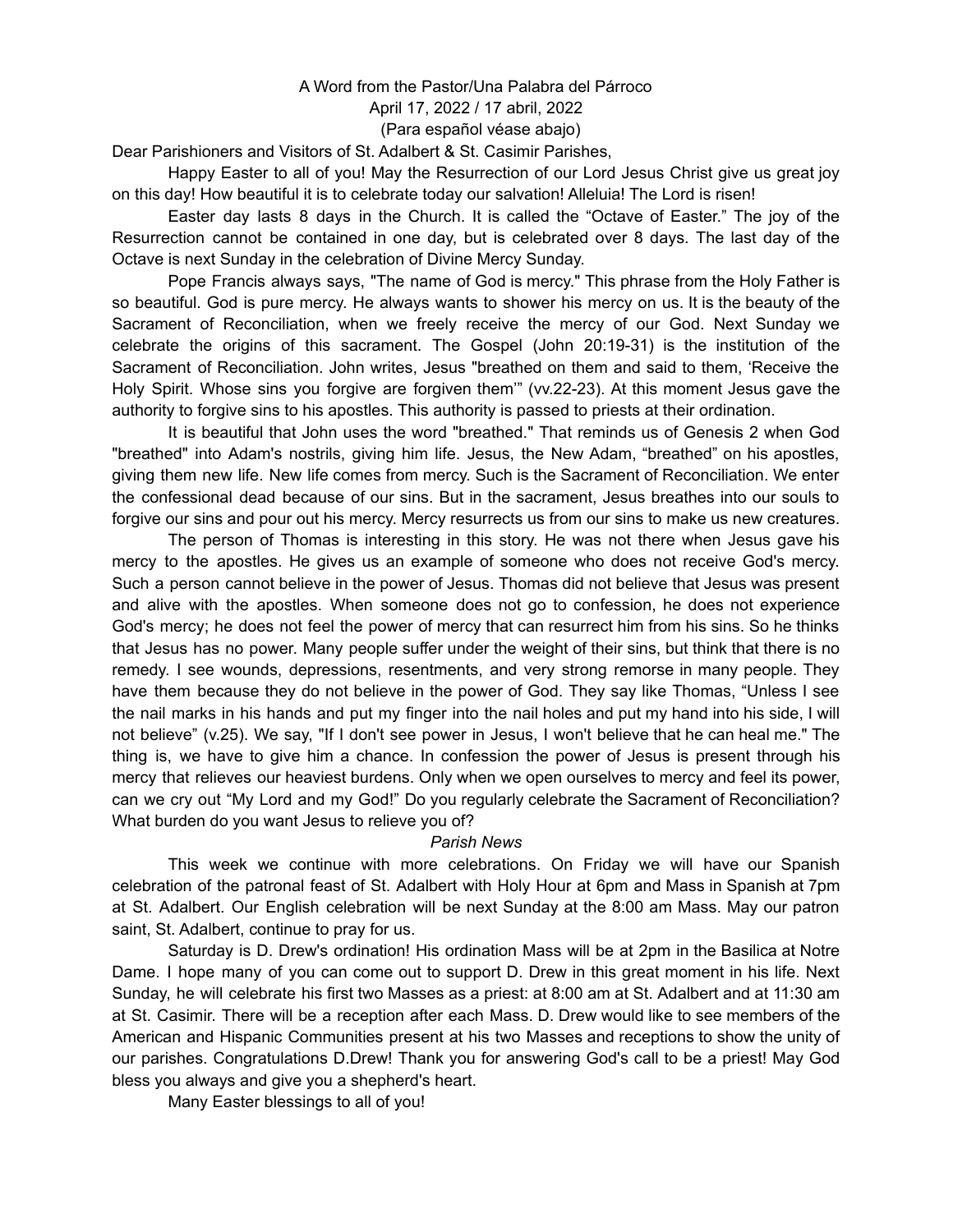Fr. Ryan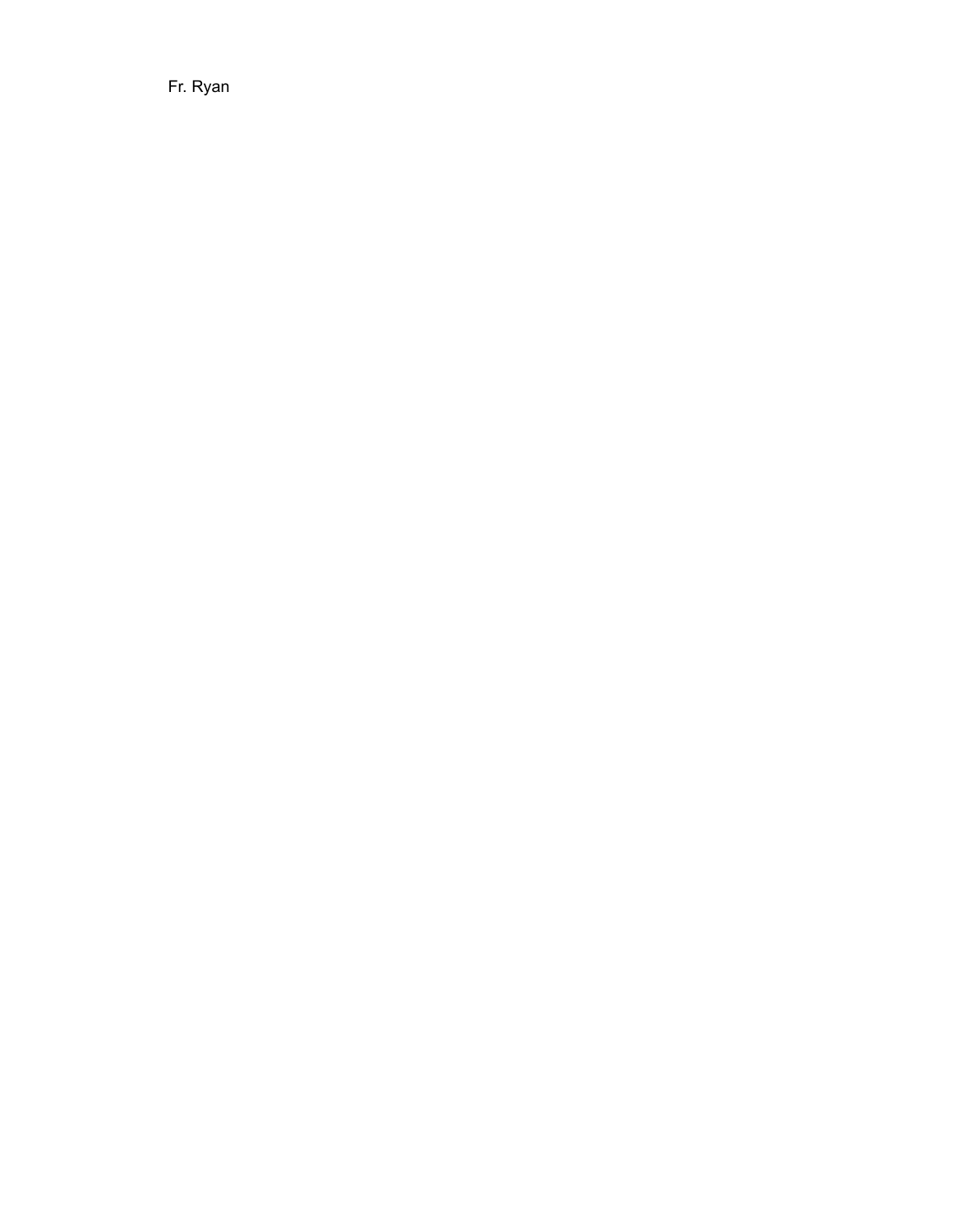Queridos feligreses y visitantes de San Adalberto & San Casimiro,

¡Felices Pascuas a todos ustedes! ¡Que la Resurrección de nuestro Señor Jesucristo nos dé mucha alegría en este día! ¡Qué hermosura celebrar hoy la celebración de nuestra salvación! ¡Aleluia! ¡El Señor ha resucitado!

El día de la Pascua dura 8 días en la Iglesia. Se llama el "Octava de la Pascua." El gozo de la Resurrección no se puede contener en un día, sino necesitamos 8 días de pura celebración. El último día del Octava es el próximo domingo en la celebración del Domingo de la Divina Misericordia.

El Papa Francisco siempre dice, "El nombre de Dios es misericordia." Esta frase del Santo Padre es tan hermosa. Dios es pura misericordia. Él siempre quiere derramar su misericordia hacia nosotros. Es la belleza del Sacramento de la Reconciliación, cuando recibimos gratuitamente la misericordia de nuestro Padre Dios. El próximo domingo celebramos las origines de este sacramento. El evangelio (Juan 20: 19-31) es la institución del Sacramento de la Reconciliación. Juan escribe, Jesús "sopló sobre ellos y les dijo: 'Reciban el Espíritu Santo. A los que les perdonen los pecados, les quedarán perdonados'" (vv.22-23). En este momento Jesús dio la autoridad para perdonar pecados a sus apóstoles. Esta autoridad se pasa a los sacerdotes en su ordenación.

Es hermoso que Juan utilice la palabra "sopló." Eso nos hace recordar Génesis 2 cuando Dios "sopló" en la nariz de Adán, dándole vida. Jesús, el Nuevo Adán, "sopló" sobre sus apóstoles, dándoles nueva vida. La nueva vida viene de la misericordia. Así es el Sacramento de la Reconciliación. Entramos al confesionario muertos a causa de nuestros pecados. Pero en el sacramento, Jesús sopla en nuestras almas para perdonar nuestros pecados y derramar su misericordia. La misericordia nos resucita de nuestros pecados para hacernos nuevas criaturas.

La persona de Tomás es interesante en esta historia. Él no estuvo cuando Jesús dio su misericordia a los apóstoles. Nos da un ejemplo de alguien que no recibe la misericordia de Dios. Tal persona no puede creer en el poder de Jesús. Tomás no creyó que Jesús estuviera presente y vivo con los apóstoles. Cuando alguien no va a la confesión, no experimenta la misericordia de Dios; no siente el poder de la misericordia que puede resucitarlo de sus pecados. Entonces uno piensa que Jesús no tiene poder. Muchas personas sufren bajo el peso de sus pecados, pero piensan que no hay remedio. Veo en muchas personas heridas, depresiones, resentimientos, y remordimientos muy fuertes. Los tienen porque no creen en el poder de Dios. Ellos dicen como Tomás, "Si no veo en sus manos la señal de los clavos y si no meto mi dedo en los agujeros de los clavos y no meto mi mano en su costado, no creeré" (v.25). Decimos, "Si no veo poder en Jesús, no creeré que me puede sanar." La cosa es que tenemos que darle la oportunidad. En la confesión hay el poder de Jesús a través de su misericordia que alivia las cargas más pesadas. Solo cuando nos abrimos a la misericordia y sentimos su poder, ya podemos clamar "¡Señor mío y Dios mío!" ¿Te acercas al Sacramento de la Reconciliación? ¿Qué carga quieres que Jesús te alivie?

## *Noticias de la Parroquia*

Esta semana seguimos con más celebraciones. El viernes vamos a tener la celebración en español de la fiesta patronal de San Adalberto con Hora Santa a las 6pm y Misa en español a las 7pm en San Adalberto. La celebración en inglés será el próximo domingo en las misas de las 8:00 am. Que nuestro santo patrón, San Adalberto, siga rezando por nosotros.

¡El sábado es la ordenación del D. Drew! La Misa va a ser a las 2pm en la Basílica en Notre Dame. Espero que muchos de ustedes puedan ir para apoyar al D. Drew en este momento tan grande en su vida. El próximo domingo, va a celebrar sus dos primeras misas como sacerdote: a las 8:00 am en San Adalberto y a las 11:30 am en San Casimiro. Después de cada Misa habrá un convivio. Al D. Drew le gustaría ver a polacos y hispanos en sus dos misas y convivios para demostrar la unidad de nuestras parroquias. ¡Felicidades D. Drew! ¡Gracias por contestar el llamado de Dios de ser sacerdote! Que Dios lo bendiga siempre y que le dé un corazón de un pastor.